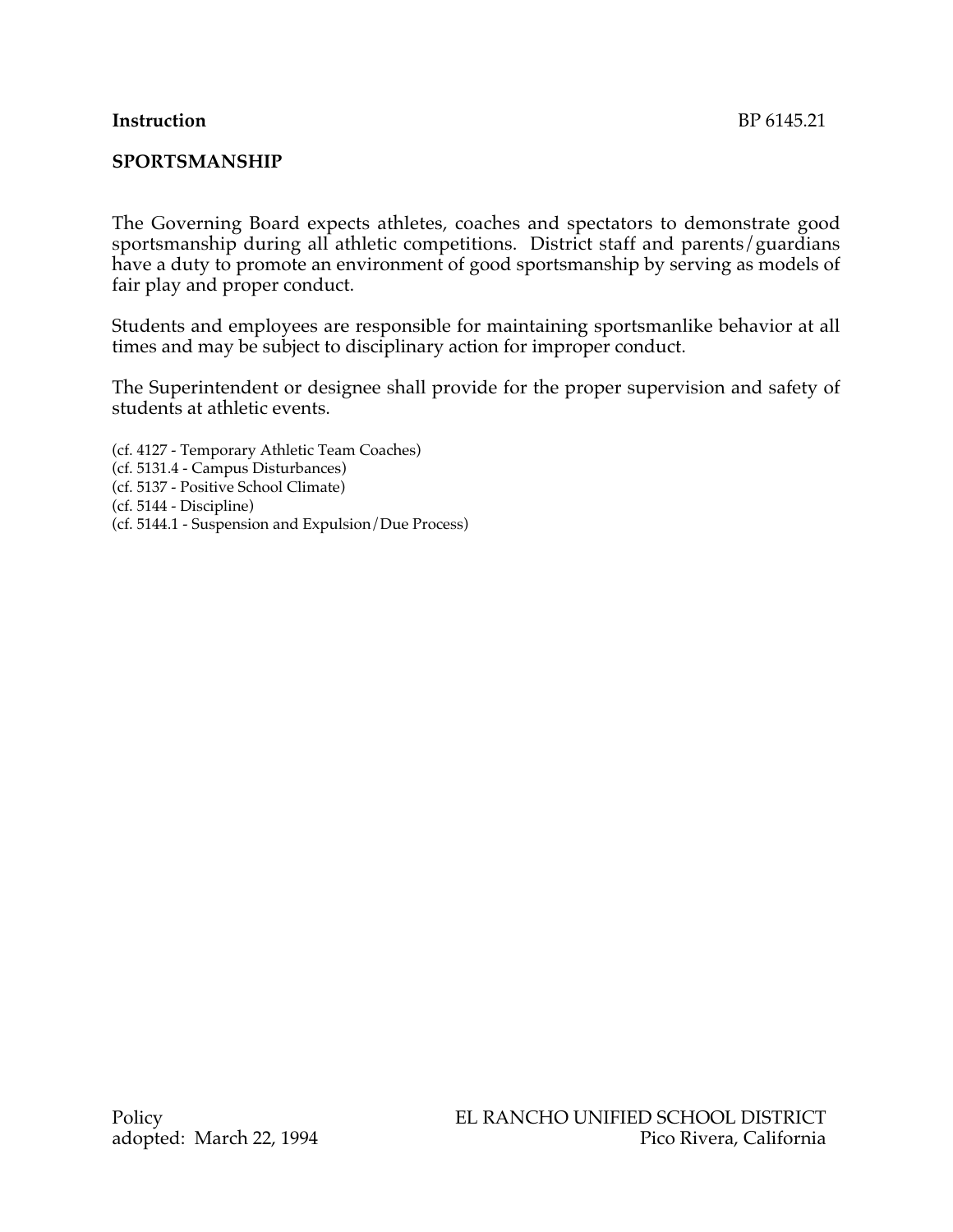## **SPORTSMANSHIP**

The district is committed to providing students, coaches and spectators a sportsmanlike environment befitting schools that are members of the California Interscholastic Federation.

Sportsmanship involves:

- 1. Taking a loss or defeat without complaint.
- 2. Taking victory without gloating.
- 3. Treating opponents with fairness, courtesy and respect.

The following persons are expected to be role models demonstrating sportsmanship at all times and respecting the integrity and judgment of sports officials:

- 1. Principals and administrative staff.
- 2. Athletic and band directors.
- 3. Coaches, players and cheerleaders.
- 4. Faculty members.
- 5. Parents/guardians and spectators.

The following behavior is unacceptable at all school contests:

- 1. Berating an opponent's school or mascot.
- 2. Berating opposing players.
- 3. Obscene cheers or gestures.
- 4. Negative signs.
- 5. Painted faces.
- 6. Use of noisemakers.
- 7. Words or gestures of complaint about officials' calls.

At the start of all athletic competitions, the announcer shall explain and promote sportsmanship expectations. Game programs shall include the CIF Code of Ethics.